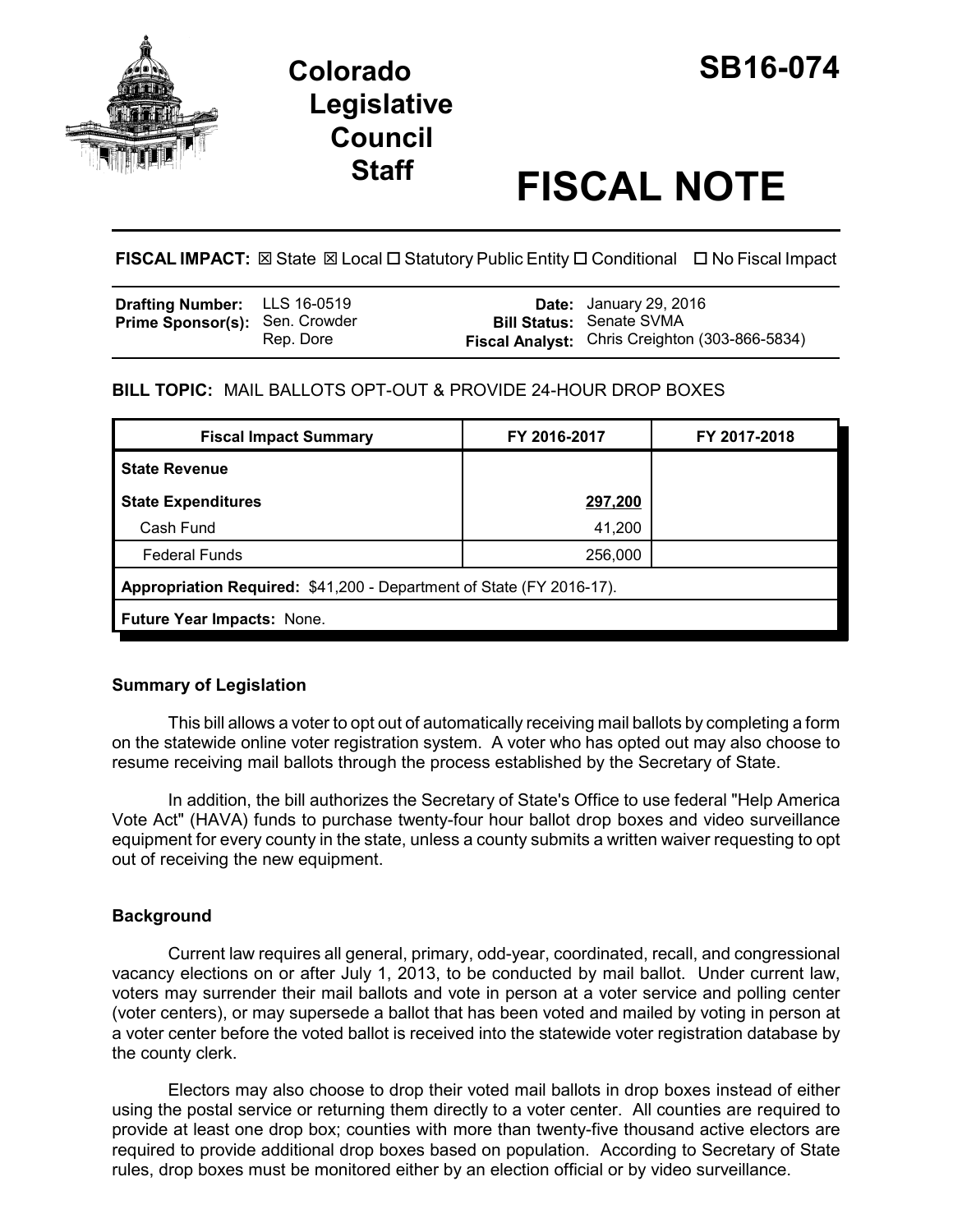#### **State Expenditures**

This bill increases state expenditures in the Department of State Cash fund by **\$41,200 in FY 2016-17.** To implement this bill, programming changes are needed in the online voter registration system and the statewide voter registration system. These changes will require 400 hours of programming at a rate of \$103 per hour and will allow an elector to choose to opt out using the state's voter registration website. If the voter's mail ballot preference changes in the future, the voter will need to change their election again on the state's voter registration website.

The requirement to purchase twenty-four hour drop boxes and surveillance cameras for each of the State's 64 counties is estimated to cost \$256,000. This assumes a cost of \$4,000 per drop box and surveillance camera. The cost will be reduced should any county submit a waiver opting out of receiving this equipment. No appropriation is required as these costs will be paid out of the Federal Elections Assistance Fund which is continuously appropriated to the Secretary of State's Office and has a fund balance of approximately \$2 million.

#### **Local Government Impact**

Minimal local government impacts are expected from this bill. Currently, the ballot packet that is mailed to the voter contains election information such as important dates and times, voter center locations, and ballot return deadlines. For voters who opt out of mail ballots, this election information will be sent in a separate election notice. The cost of sending this notice is expected to be offset by the savings from not mailing a ballot. Should a large number of electors opt-out of receiving the mail ballot, workload increases are expected at the voter centers. Counties that receive the twenty-four hour drop box and surveillance camera will incur installation costs as well as additional server and monitoring costs to maintain the camera and software.

#### **Effective Date**

The bill takes effect August 10, 2016, if the General Assembly adjourns on May 11, 2016, as scheduled, and no referendum petition is filed. It applies to elections conducted on or after this date.

#### **State Appropriations**

For FY 2016-17, this bill requires an appropriation of \$41,020 from the Department of State cash fund to the Department of State.

#### **State and Local Government Contacts**

| Counties             | <b>Municipalities</b>            |
|----------------------|----------------------------------|
| <b>County Clerks</b> | Office of Information Technology |
| Revenue              | Secretary of State               |